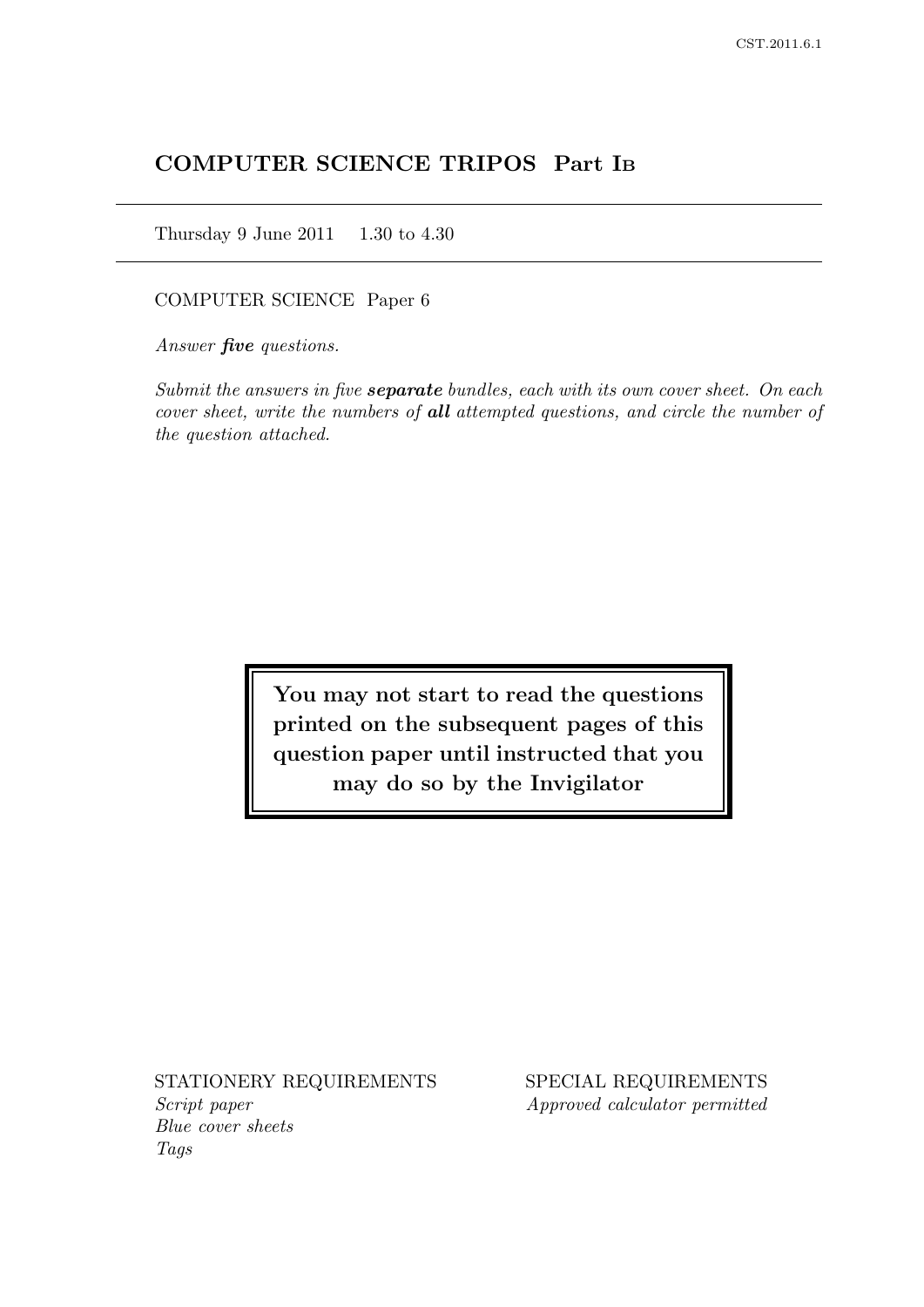## 1 Complexity Theory

The following is a quotation from an Internet forum on cryptography.

Cracking RSA is NP-complete so nothing better than brute force is possible.

Your task is to evaluate to what extent (if any) this statement is true. For full marks, you will consider the following questions.

- What would it mean, precisely, for "cracking RSA" to be NP-complete? In particular, what is the decision problem involved and what is meant by saying it is NP-complete?
- Is the problem, in fact, NP-complete? Why or why not?
- What is meant, precisely, by the conclusion, "nothing better than brute force is possible"?
- Assuming the premise is correct, i.e. "cracking RSA is NP-complete", does the conclusion follow? Why or why not?
- What is the relationship, more generally, between encryption systems and NP-completeness?

[20 marks]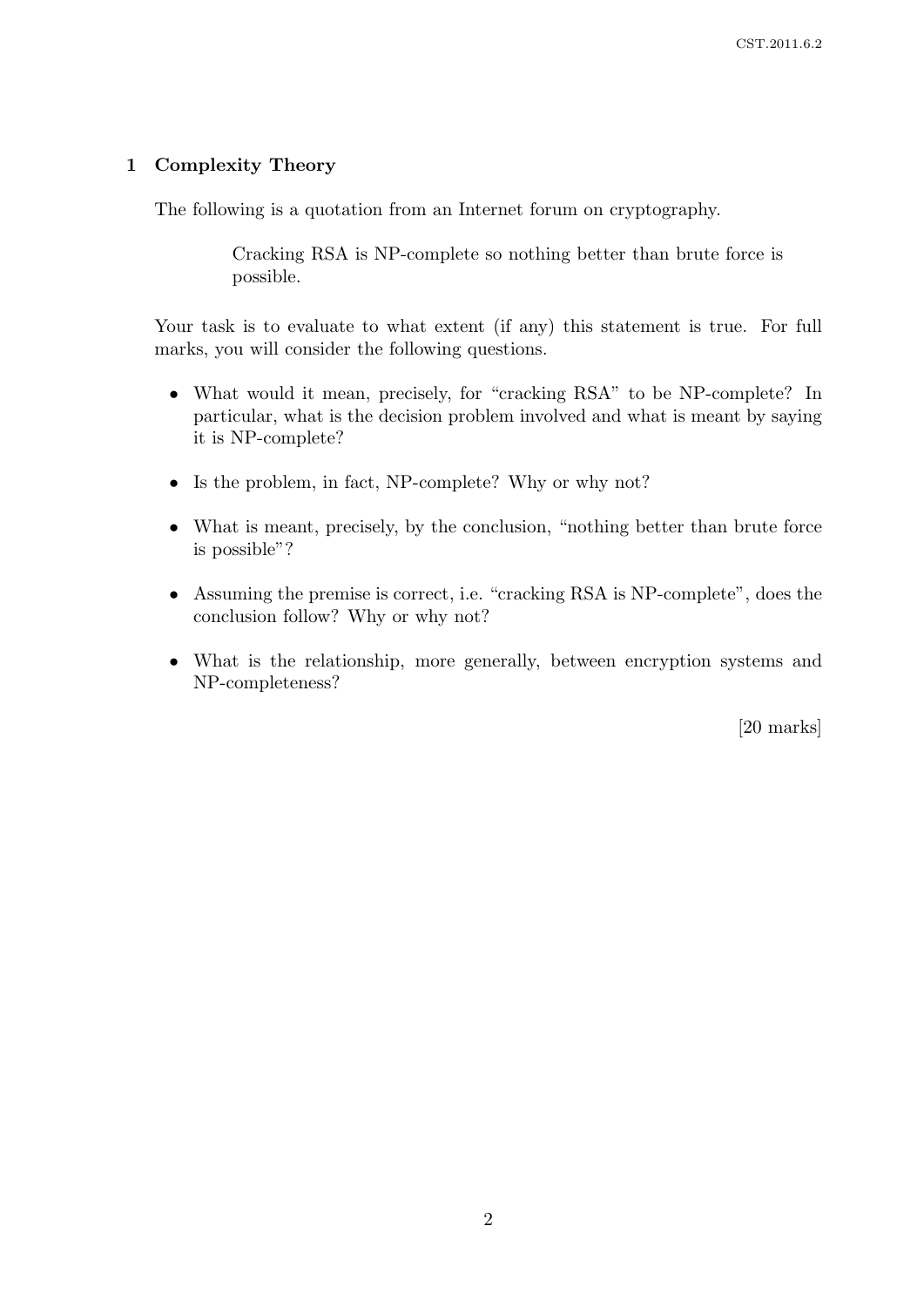## 2 Complexity Theory

(a) Recall that a Boolean formula is in 3-CNF if it is the conjunction of clauses, each of which is the disjunction of at most three literals. A literal is either a variable or a negated variable.

Consider the following two decision problems:

3-SAT: given a Boolean formula in 3-CNF, decide whether or not it is satisfiable.

3-VAL: given a Boolean formula in 3-CNF, decide whether or not it is valid.

- (i) One of the two problems above is known to be in the complexity class  $P$ . Which one, and why? [2 marks]
- (*ii*) Describe a polynomial time algorithm for the problem you identified in part  $(i)$ . [6 marks]
- (*iii*) What can you say about the complexity of the other problem? State precisely any standard results you use in your answer. [4 marks]
- (b) Say that a Boolean formula is in 3-DNF if it is the disjunction of terms, each of which is the conjunction of at most three literals.

We now consider the following two decision problems:

3-DNF-SAT: given a Boolean formula in 3-DNF, decide whether or not it is satisfiable.

3-DNF-VAL: given a Boolean formula in 3-DNF, decide whether or not it is valid.

What can you conclude about the complexity of these two problems? [8 marks]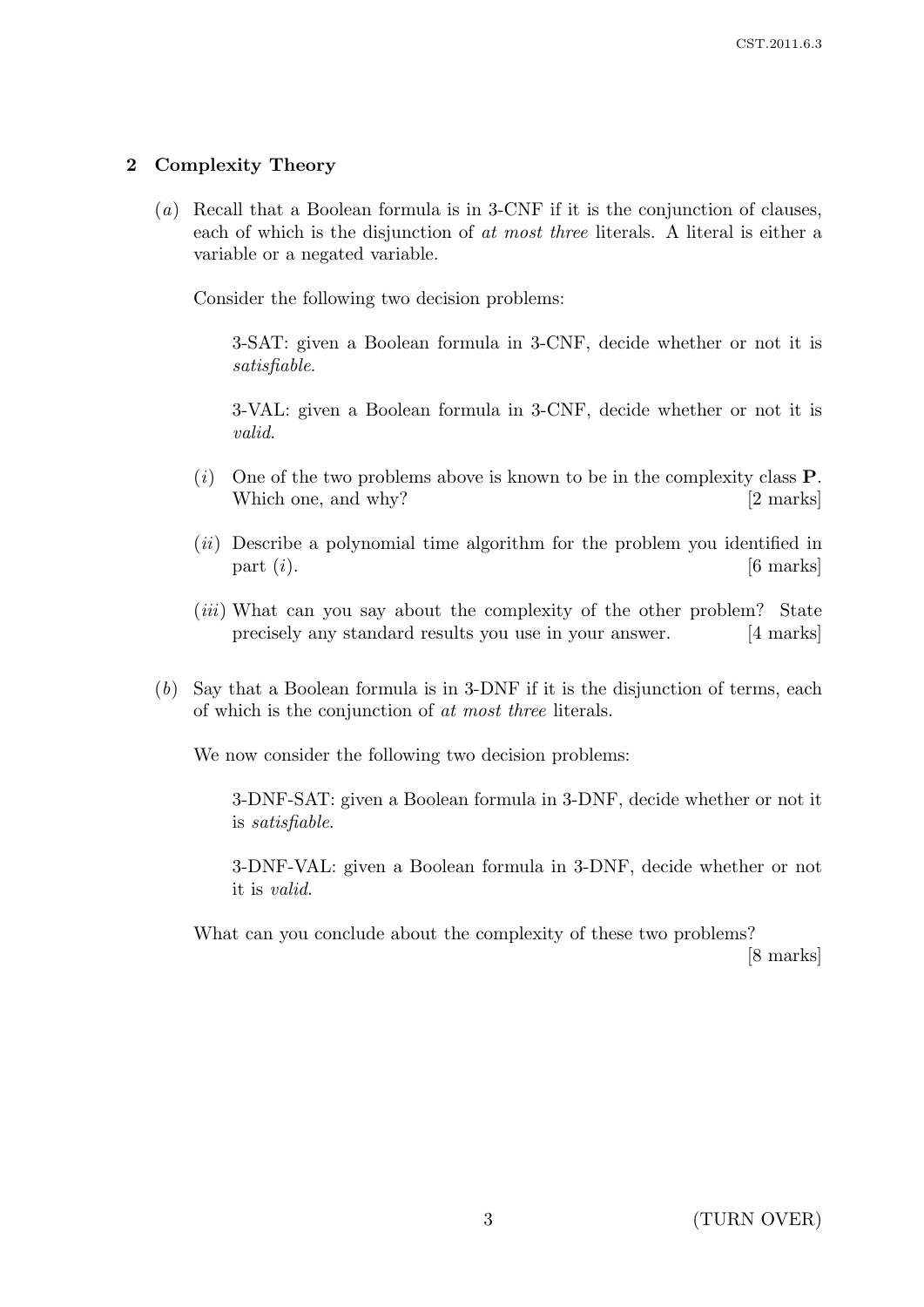#### 3 Computation Theory

- (a) Explain how we can associate a unique number  $[P]$  to each register machine program P. [5] marks]
- (b) Consider the following two partial functions  $S : \mathbb{N} \to \mathbb{N}$  and  $T : \mathbb{N} \to \mathbb{N}$  on the natural numbers.

 $S([P]) = \begin{cases} n & \text{if the program } P \text{ when started with } 0 \text{ in all registers} \\ \text{halts after } n \text{ steps}; \end{cases}$ halts after  $n$  steps; 0 otherwise.

$$
T(\lfloor P \rfloor) = \begin{cases} n & \text{if the program } P \text{ when started with } 0\\ \text{in all registers halts after } n \text{ steps}; \end{cases}
$$
  
 
$$
underfined \text{ otherwise.}
$$

- $(i)$  Which, if any, of S and T is computable and which is uncomputable? [4 marks]
- $(ii)$  Give full justification for your answers above. State carefully any standard results that you use. [11 marks]

#### 4 Computation Theory

- (a) State precisely what it means for a function  $f : \mathbb{N}^k \to \mathbb{N}$  to be primitive recursive, giving exact definitions for all operations you use. [5 marks]
- (b) State precisely what it means for a function  $f: \mathbb{N}^k \to \mathbb{N}$  to be  $\lambda$ -definable. [5 marks]
- (c) For each of the following functions, show (using the definitions you gave) that it is primitive recursive and  $\lambda$ -definable.
	- (*i*) The function square :  $\mathbb{N} \to \mathbb{N}$  given by square(*x*) =  $x^2$ . [4 marks]
	- (*ii*) The function  $fact : \mathbb{N} \to \mathbb{N}$  given by  $fact(x) = x!$ . [4 marks]
- (d) Give a definition of a function that is  $\lambda$ -definable but not primitive recursive. [2 marks]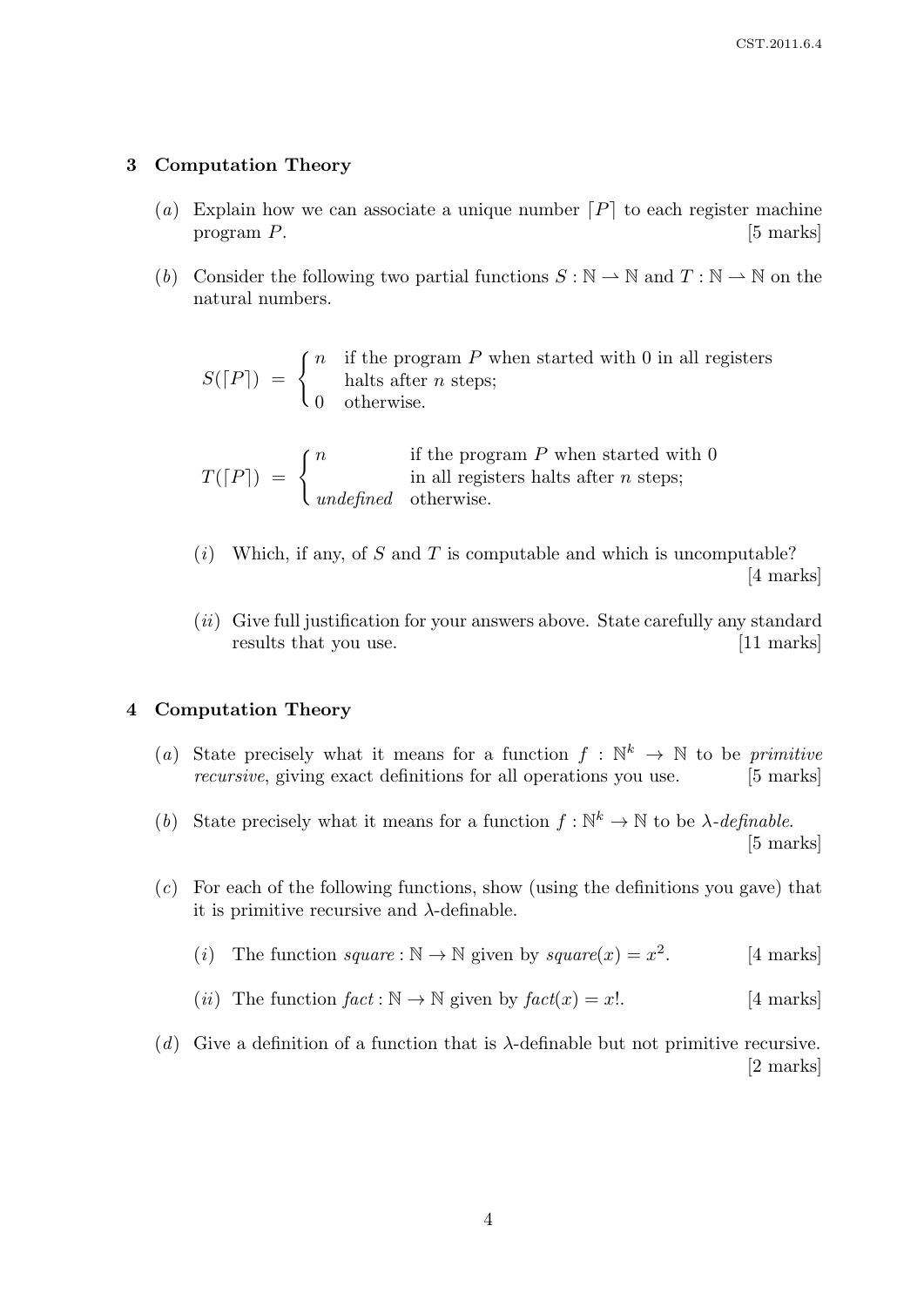### 5 Logic and Proof

- (a) Recently, automated theorem provers based on the saturation algorithm have become very powerful tools.
	- $(i)$  Exhibit a proof by resolution of the following formula in first-order logic. Include the conversion into a set of clauses and provide brief justification for each step of the proof.

$$
\forall x (P(x) \to Q(x)) \to (\exists y P(y) \to \exists z Q(z))
$$
 [6 marks]

(*ii*) Prove  $P(s(s(s(0))))$  by *linear* resolution from the following assumptions:

$$
\forall x ((P(x) \land Q(x)) \to P(s(x)))
$$

$$
\forall x (P(x) \to Q(x))
$$

$$
P(0)
$$

[7 marks]

(b) Binary decision diagrams (BDDs) can be used to represent formulae in propositional logic.

Show the steps in the recursive construction of a BDD, ordered alphabetically, for the following formula:

$$
((P \land Q) \lor R) \to (Q \lor R)
$$

[7 marks]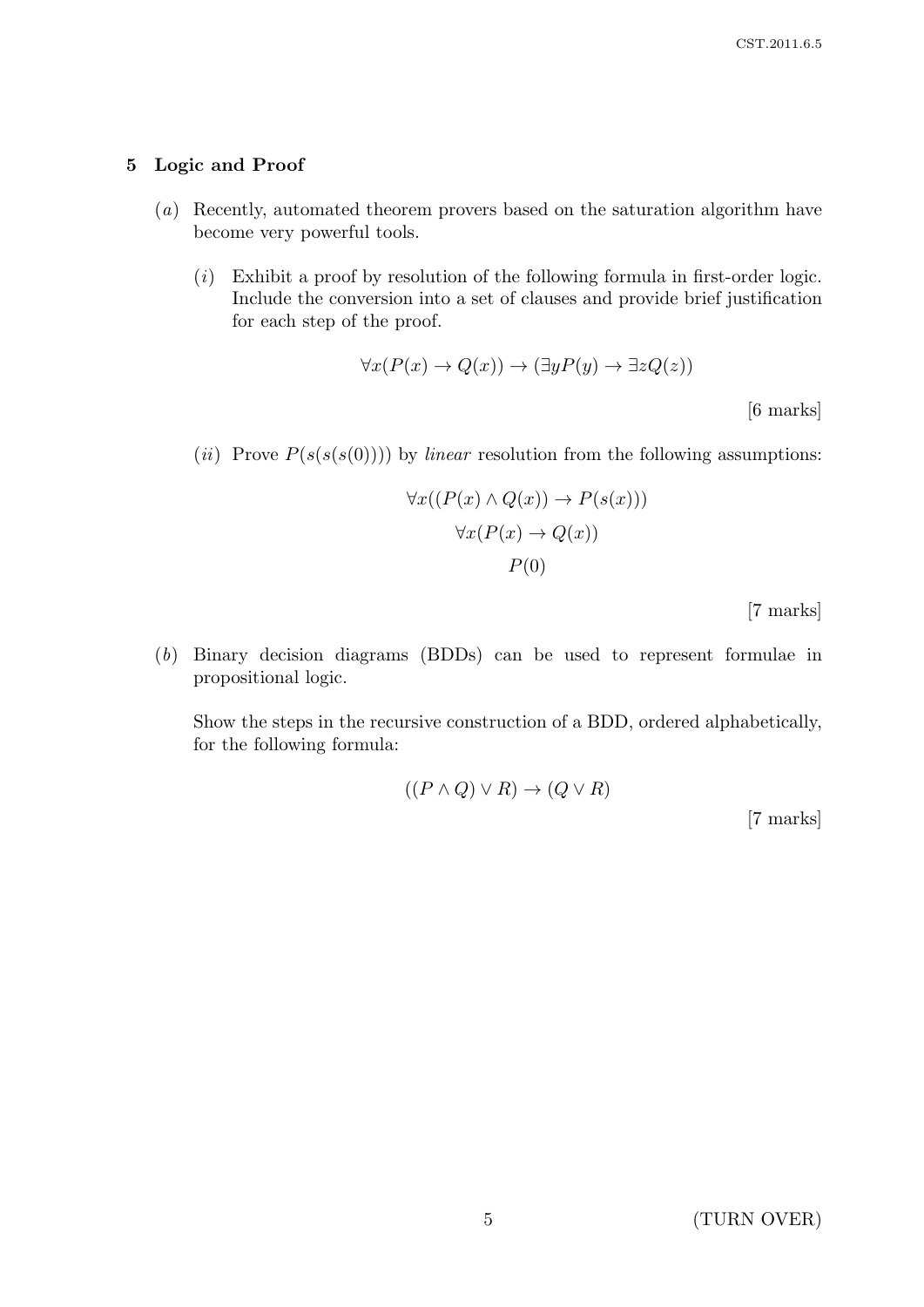## 6 Logic and Proof

- (a) Unification is used to find a common instance of two terms.
	- $(i)$  Briefly explain the unification algorithm, outlining non-trivial cases.

[4 marks]

- $(ii)$  What is the importance of the *occurs check* in the unification algorithm? [2 marks]
- $(iii)$  Find a most general unifier for each of the following three pairs of terms or explain why none exists. Do not rename variables prior to unification.

$$
j(a, z, f(x)) \quad j(y, f(y), z)
$$

$$
f(g(x, y), a, h(z)) \quad f(z, x, y)
$$

$$
f(g(x), y, x) \quad f(z, f(z), a)
$$

[6 marks]

(b) Prove or disprove the following sequent of S4 modal logic:

 $\Box A, \Box \Diamond \Box B \Rightarrow \Box \Diamond \Box (A \land B)$ 

[8 marks]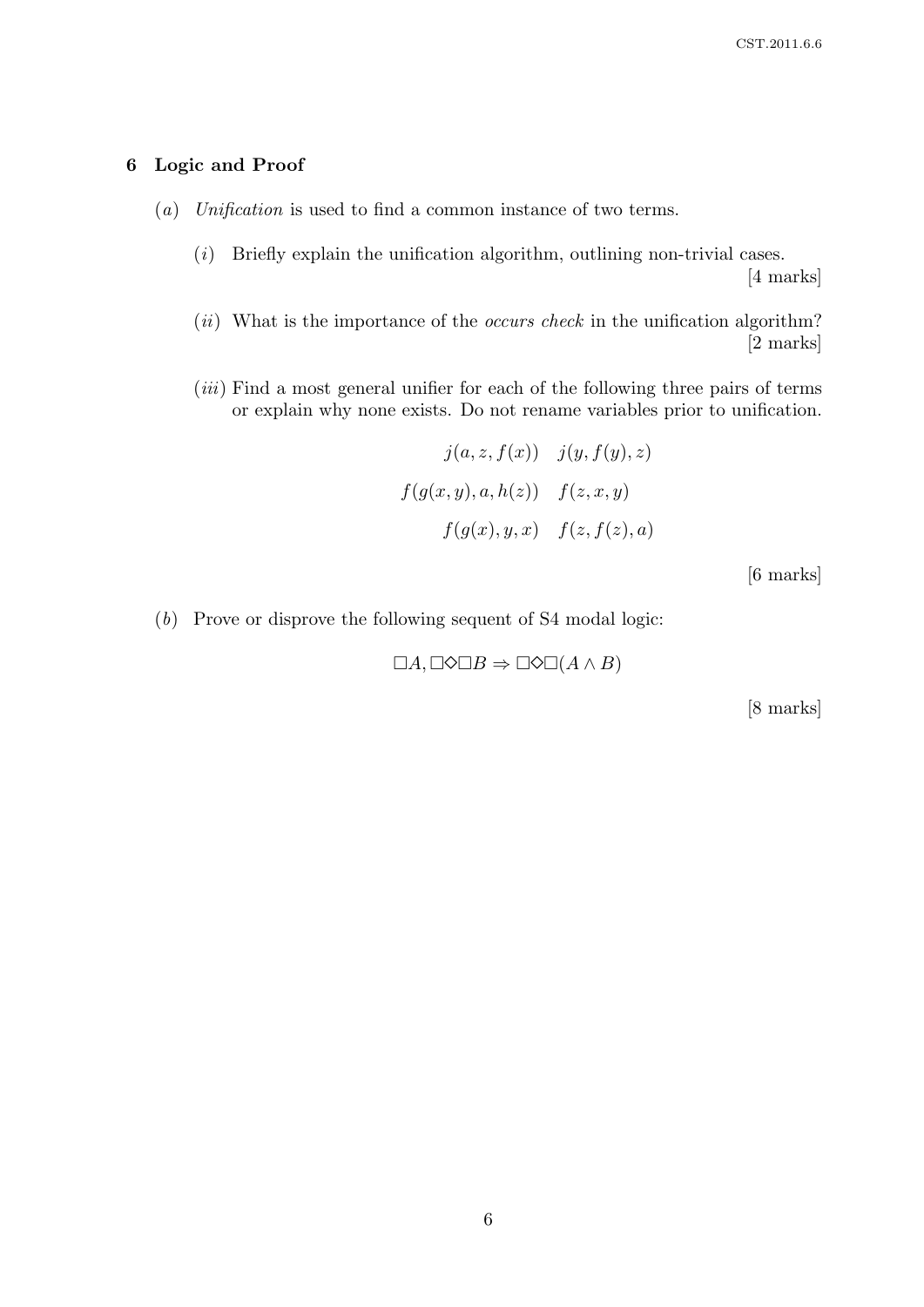#### 7 Mathematical Methods for Computer Science

- (a) Let X be a random variable with finite mean,  $E(X)$ , and variance,  $Var(X)$ , and let  $a > 0$ .
	- (*i*) Show Markov's inequality that  $P(|X| \ge a) \le \frac{E(|X|)}{a}$ a . [5 marks]
	- (*ii*) Using Markov's inequality show that  $P(|X| \ge a) \le \frac{E(X^2)}{a^2}$  $[5$  marks]
- (b) A study by a mobile phone operator shows that the expected number of simultaneous calls at a base station is 100. The actual number of simultaneous calls is a random variable,  $X$ , and so the base station is designed to handle a higher number of simultaneous calls up to a maximum of  $M = 150$ .
	- $(i)$  Use the Markov inequality to bound the probability that the station will receive more than 150 calls. [5 marks]
	- (*ii*) Now suppose that we are given the additional information that the variance of the number of simultaneous calls is 50. Use the inequality from part  $(a)(ii)$  to give a second bound on the probability of exceeding 150 calls. [5 marks]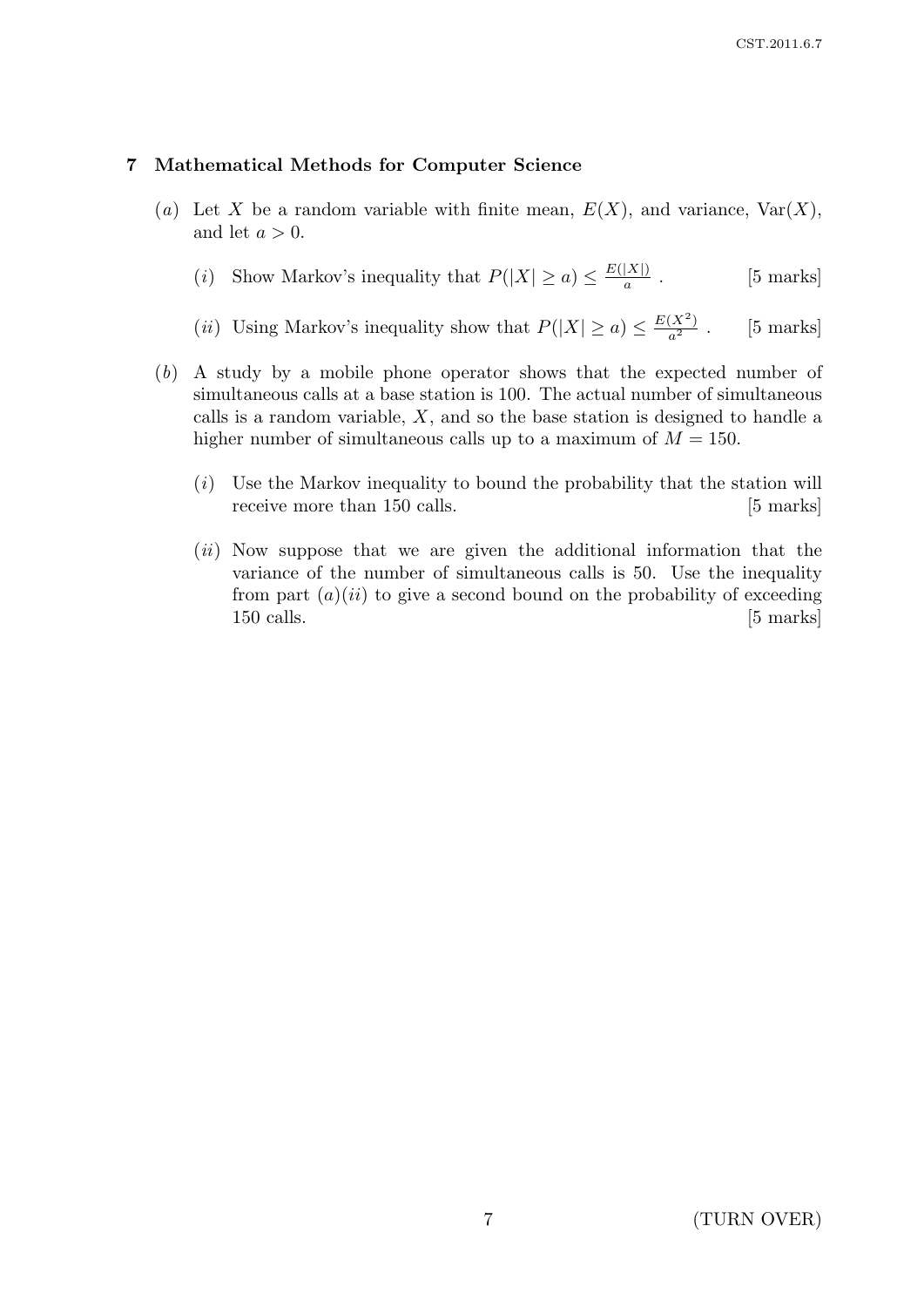#### 8 Mathematical Methods for Computer Science

Let  $f[n]$  be a periodic sequence of period N with N-point Discrete Fourier Transform (DFT)  $F[k]$  given by

$$
F[k] = \sum_{n=0}^{N-1} f[n]e^{-2\pi i n k/N}
$$

and inverse transform given by

$$
f[n] = \frac{1}{N} \sum_{k=0}^{N-1} F[k] e^{2\pi i n k/N}
$$

Define the *power*, P, of a periodic sequence,  $f[n]$ , of period N by

$$
P = \frac{1}{N} \sum_{n=0}^{N-1} |f[n]|^2
$$

- (a) For each fixed k show that the periodic sequence  $\frac{1}{N}F[k]e^{2\pi i n k/N}$  has power  $|F[k]|^2/N^2$ . [5 marks]
- (b) If  $g[n]$  is a periodic sequence of period N with N-point DFT  $G[k]$  show that

$$
\sum_{n=0}^{N-1} f[n] \overline{g[n]} = \frac{1}{N} \sum_{k=0}^{N-1} F[k] \overline{G[k]}
$$

[5 marks]

(c) Show that the power of the periodic sequence  $f[n]$  is equal to  $\frac{1}{N^2} \sum_{k=0}^{N-1} |F[k]|^2$ . [5 marks]

(d) Suppose that  $f[n]$  is the periodic sequence given by  $f[n] = \sin(2\pi n/N)$  of period N. Recall that  $\sin(\theta) = (e^{i\theta} - e^{-i\theta})/2i$ .

# (i) Find  $F[k]$  the N-point DFT of  $f[n]$ . [3 marks]

(*ii*) Show that the power of  $f[n]$  is  $1/2$ . [2 marks]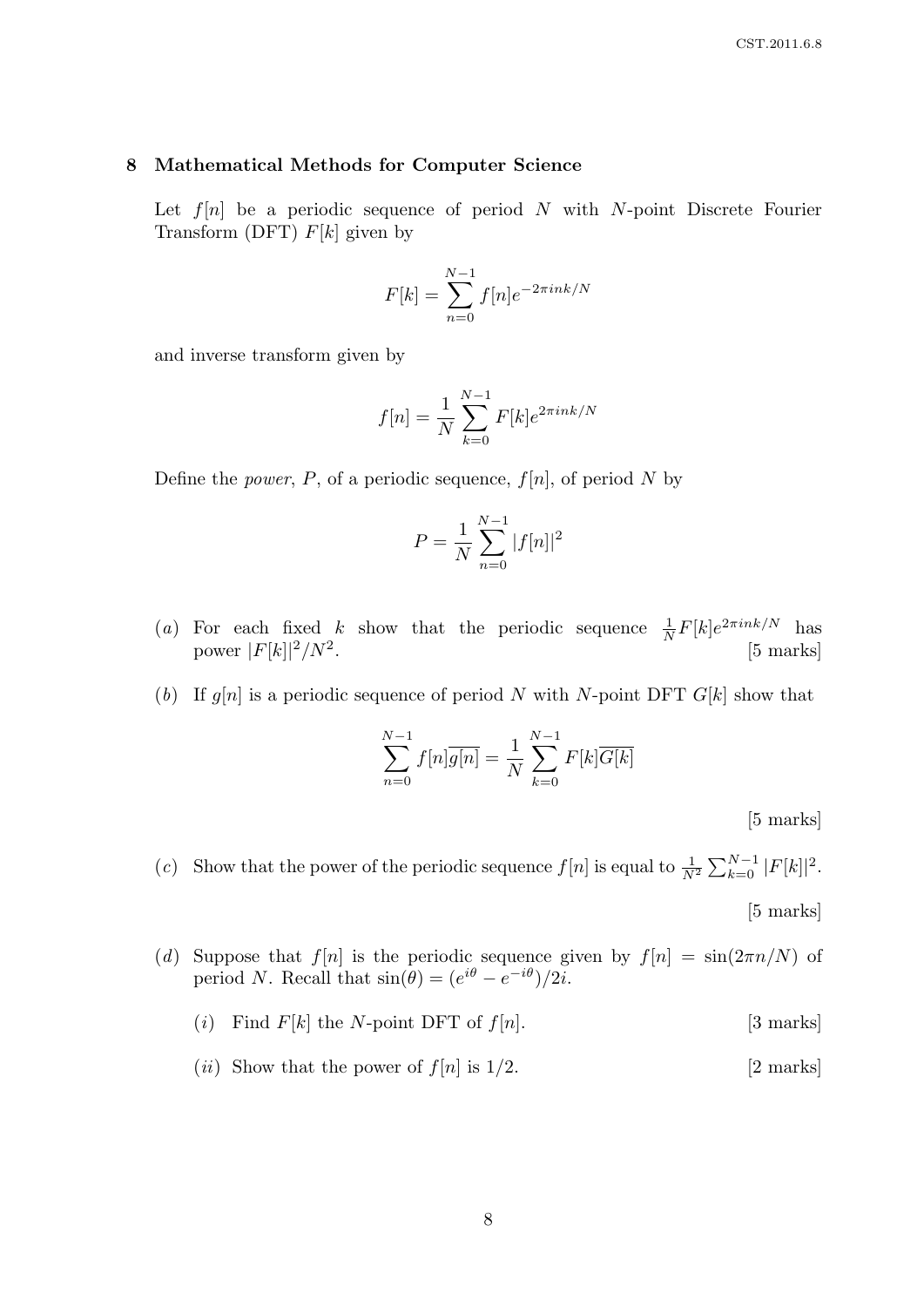#### 9 Semantics of Programming Languages

The following grammar specifies the syntax of a simple imperative programming language. It is a fragment of L3.

| <i>Values:</i>      | $v := \operatorname{skip}  n   x   \ell$                                                               |
|---------------------|--------------------------------------------------------------------------------------------------------|
|                     | $(n \text{ ranges over integers}, x \text{ over variables}, \text{ and } \ell \text{ over locations})$ |
| <i>Expressions:</i> | $e$ ::= $v$   let $x = e$ in $e'$   $v + v'$   $v := v'$   $!v$   ref(v)                               |
| Types:              | $T \ ::=\ \text{unit} \mid \text{int} \mid T \text{ref}$                                               |
| <i>Stores:</i>      | s finite partial functions from locations to values                                                    |
|                     | <i>Environments:</i> $\Gamma$ finite partial functions from locations and variables to types           |

Note that the grammar is very restrictive. For instance, the expression  $(3 + 4) + 7$ is not allowed.

The language is typed according to the following standard rules.

| $\Gamma \vdash \mathbf{skip} : \mathbf{unit}$                                                                         | $\overline{\Gamma \vdash n : \textbf{int}}$                                       | for $n$ an integer                                                                                         |
|-----------------------------------------------------------------------------------------------------------------------|-----------------------------------------------------------------------------------|------------------------------------------------------------------------------------------------------------|
| $\overline{\Gamma \vdash x : T}$ if $\Gamma(x) = T$                                                                   | $\overline{\Gamma \vdash \ell : T \text{ ref}}$ if $\Gamma(\ell) = T \text{ ref}$ |                                                                                                            |
| $\Gamma \vdash e : T \quad \Gamma, x : T \vdash e' : T'$<br>$\Gamma \vdash \textbf{let } x = e \textbf{ in } e' : T'$ |                                                                                   | $\Gamma \vdash v : \textbf{int} \quad \Gamma \vdash v' : \textbf{int}$<br>$\Gamma\vdash v+v':\mathbf{int}$ |
| $\Gamma \vdash v : T \text{ ref} \quad \Gamma \vdash v' : T$                                                          | $\Gamma \vdash v : T$ ref                                                         | $\Gamma \vdash v : T$                                                                                      |
| $\Gamma\vdash v:=v':$ unit                                                                                            | $\Gamma \vdash !v : T$                                                            | $\Gamma \vdash \mathbf{ref}(v) : T \mathbf{ref}$                                                           |

- (a) Give a reasonable operational semantics for this language by defining a relation over configurations. [7 marks]
- (b) Write down all the reduction steps of the following expression. You do not need to give their derivations.

let 
$$
x = \text{ref}(0)
$$
 in let  $y = !x$  in let  $z = y + 3$  in  $x := z$   
[3 marks]

(c) State and prove a Type Preservation Theorem for this language.

You may assume the following definition:

a store s is well-typed for  $\Gamma$ , written  $\Gamma \vdash s$ , if for all locations  $\ell \in \text{dom}(s)$ , there is a type T such that  $\Gamma(\ell) = T \text{ref}$  and  $\Gamma \vdash s(\ell) : T$ 

You may also assume the following substitution lemma:

If  $\Gamma \vdash v : T$  and  $\Gamma, x : T \vdash e : T'$  with  $x \notin \text{dom}(\Gamma)$  then  $\Gamma \vdash \{v/x\}e : T'$ 

[10 marks]

9 (TURN OVER)